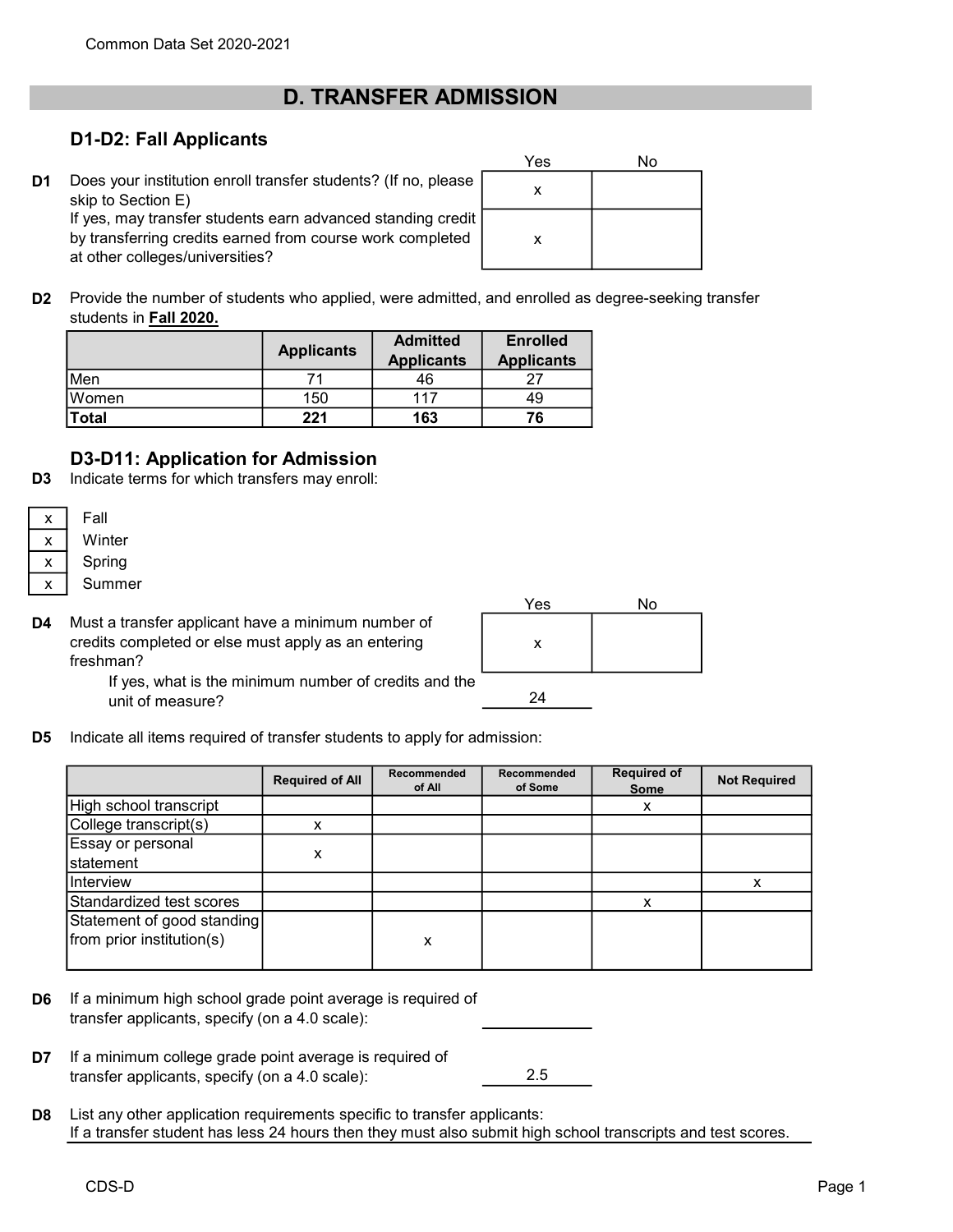D9 List application priority, closing, notification, and candidate reply dates for transfer students. If applications are reviewed on a continuous or rolling basis, place a check mark in the "Rolling admission" column.

| D <sub>9</sub> |        | <b>Priority Date</b> | <b>Closing Date</b> | Notification Date | <b>Reply Date</b> | <b>Rolling</b><br><b>Admission</b> |
|----------------|--------|----------------------|---------------------|-------------------|-------------------|------------------------------------|
| D <sub>9</sub> | Fall   |                      |                     |                   |                   |                                    |
| D <sub>9</sub> | Winter |                      |                     |                   |                   |                                    |
| D <sub>9</sub> | Spring |                      |                     |                   |                   |                                    |
| D <sub>9</sub> | Summer |                      |                     |                   |                   |                                    |

D10 Does an open admission policy, if reported, apply to transfer students?



D11 Describe additional requirements for transfer admission, if applicable:

#### D12-D17: Transfer Credit Policies

- **D12** Report the lowest grade earned for any course that may be transferred for credit:
- D13 64 credits Maximum number of credits or courses that may be transferred from a two-year institution:

| ічинірег | UTIIL Type |
|----------|------------|
| 64       | credits    |
| Number   | Unit Type  |
| GΛ       | orodito    |

64.00

Number Unit Type

- D14 64 credits Maximum number of credits or courses that may be transferred from a four-year institution:
- D15 Minimum number of credits that transfers must complete at your institution to earn an associate degree:
- D16 Minimum number of credits that transfers must complete at your institution to earn a bachelor's degree:
- D17 Describe other transfer credit policies:

#### D18-D22: Military Service Transfer Credit Policies

D18 Does your institution accept the following military/veteran transfer credits:

American Council on Education (ACE) College Level Examination Program (CLEP) DANTES Subject Standardized Tests (DSST)

D19 Maximum number of credits or courses that may be transferred based on military education evaluated by the American Council on Education (ACE):

| Yes | No |
|-----|----|
|     |    |
|     |    |
|     |    |

| Number | Unit Type |
|--------|-----------|
| 64     | credits   |
| Number | Unit Type |